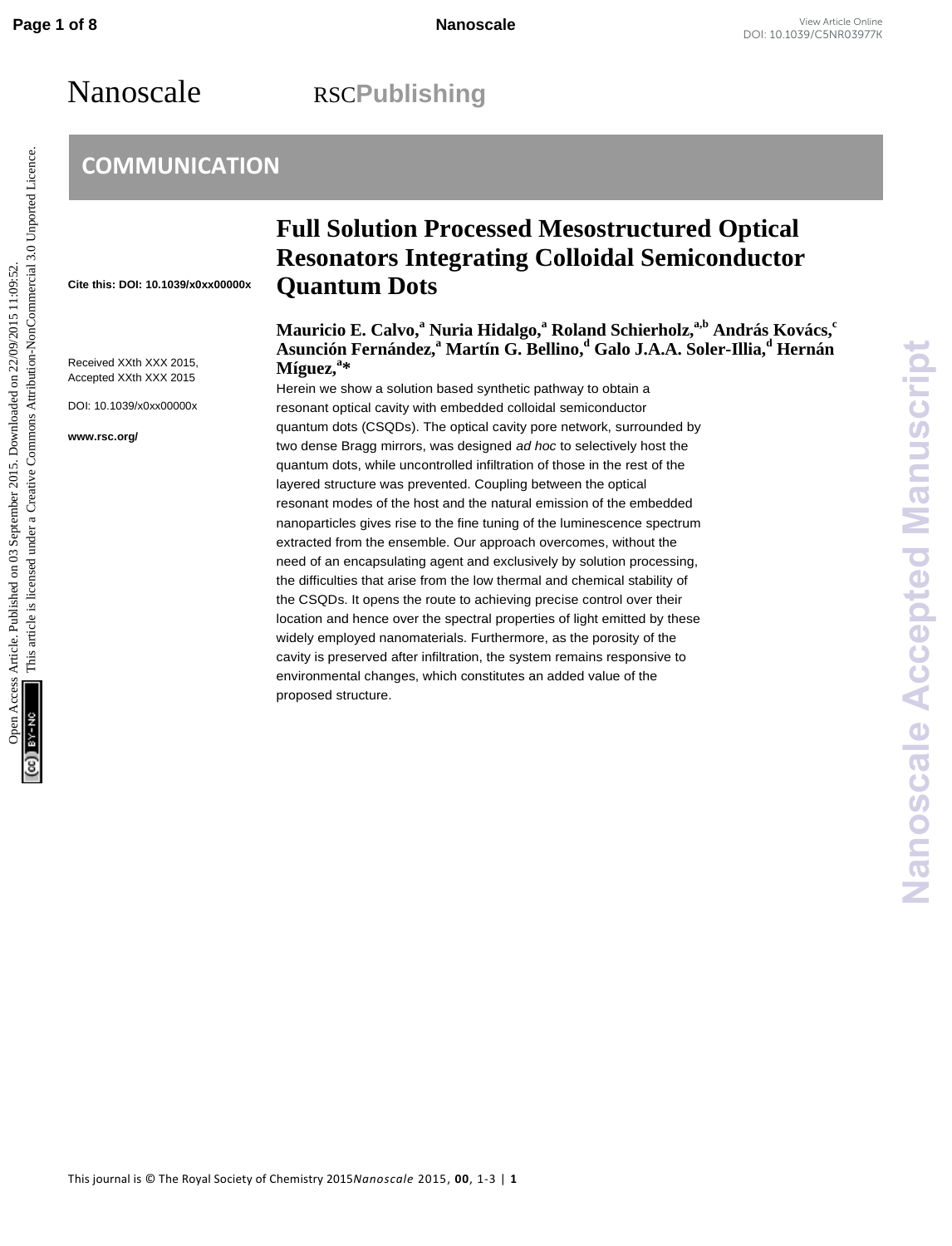# Nanoscale RSC**Publishing**

## **COMMUNICATION**

#### **Introduction**

Colloidal semiconductor quantum dots (CSQDs) present intense photoemission that can be precisely tuned by means of particle size and shape, as well as by modification of their capping  $s$  layer.<sup>1,2,3</sup> Another means of tailoring (spectrally or directionally) the photoluminescence of these nanomaterials is by engineering their photonic environment. In this regard, several works report on the modification of the luminescence of CSQDs infiltrated in porous 2D or 3D photonic crystals (PCs). In the case of 2D PCs, <sup>10</sup> the effect of cavity modes on both emission intensity and lifetime have been investigated by integrating CSQDs either in the bulk of the structure<sup>4,5,6</sup> or in built-in point-like and line defects.<sup>7,8</sup> A variant of this approach makes use of the integration of CSQDs in 1D PC waveguides.<sup>9</sup> In all these cases, sophisticated <sup>15</sup> microfabrication techniques are employed to prepare the luminescent resonators (radio frequency and magnetron sputtering, electron beam lithography, molecular beam epitaxy), and combined with solution processing of CSQDs (in solvents, liquid crystals or polymers). These approaches significantly limit <sup>20</sup> the integration of luminescent optical cavities based on quantum dots over large areas and onto arbitrary composition substrates, hence restricting the impact of the micrometre size structures developed to date to mere proofs of concept. In the case of 3D self-assembled PCs, CSQDs are in general homogeneously <sup>25</sup> distributed throughout the structure and luminescent properties are the results of the coupling to band edges, low dispersion

- modes or band gaps at high energies.<sup>10-12</sup> structures present a high density of intrinsic defects that smears the quality and magnitude of the targeted effects. <sup>30</sup> Interestingly, and although it would be a simpler alternative way
- to attain large area coatings with tailored photoemission, as it has been demonstrated for other luminescent species, $13-15$  very few works address the inclusion of CSQDs in planar 1D PC cavities, i.e., a slab surrounded by two multi-layered mirrors.<sup>16,17</sup> The
- 35 reason for this is the low compatibility between the commonly employed preparation methods to build a Bragg stack of high dielectric contrast thin films and the usually low thermal and chemical stability of CSQDs. In general, a multilayer structure is built by sequential deposition of the constituent films from either
- <sup>40</sup> gas, by physical or chemical deposition methods, or liquid phase, by approaches based on sol-gel techniques. Typically, CSQDs do not withstand the chemical reactions occurring during deposition or the later thermal or chemical stabilization of the slabs. Hence, apart from the abovementioned cases, optical cavity multilayers
- $45$  made of liquid crystal films have been used as hosts for CSQDs,  $^{18}$ this being the only example of full liquid processing of an optical resonator containing CSQDs. Related to this, thin layers of CSQDs have been deposited onto multilayers.<sup>19</sup>

This journal is © The Royal Society of Chemistry 2015*Nanoscale* 2015, **00**, 1-3 | **2** Herein we demonstrate a solution based synthetic route to prepare <sup>50</sup> optical resonators with CdSe/ZnS core-shell colloidal QDs embedded at the desired depth. We make use of recent progress

in the field of supramolecularly templated mesoporous layers $^{20}$  to create a highly accessible optical cavity, sandwiched between two dense optical multilayers, with pores large enough as to <sup>55</sup> selectively integrate organically capped CdSe/ZnS nanocrystals *a posteriori*, hence preventing their chemical or thermal degradation. Although inclusion of CSQDs within mesoporous layers can be achieved by *in situ* preparation through adsorptionreaction protocols, $^{21}$  this route usually leads to long wavelength <sup>60</sup> emission, irrespective of nanoparticle size, due to surface defects.<sup>22</sup> Our approach overcomes this obstacle by directly incorporating pre-formed nanoparticles with well-defined luminescence properties (i.e., band position and intensity). Infiltration of these CSQDs is achieved by soaking a highly <sup>65</sup> accessible resonator in the corresponding nanocrystal suspension. In this resonator, only the middle defect layer, which acts as optical cavity, presents an open interstitial structure and its pores are designed to host relatively large particles (maximum diameter  $\approx$ 10 nm). This improves the selectivity and simplifies the analysis <sup>70</sup> of the optical response caused by variations in the environment with respect to structures in which the CSQDs are homogeneously infiltrated in the whole photonic structure.<sup>[11,12,](#page-1-0)[15](#page-1-1)</sup> The photoemission of CdSe/ZnS nanocrystals integrated in the resonator is strongly modified by the interplay with the cavity <sup>75</sup> modes. A direct correlation is observed between the intensity and shape of the luminescence spectra measured at different collection directions and the angular dependence of the cavity resonant mode. Furthermore, as the middle layer remains open after CSQD infiltration, the resonator responds to changes in the <sup>80</sup> environment with a different luminescent emission, as we herein demonstrate. Our approach opens the route to tailoring light emission of CSQDs by using several square centimetre large nanostructured coatings compatible with current sensing and optoelectronics technology.<sup>23</sup> Nanoscale RSCPublishing<br>
COMMUNICATION<br>
COMMUNICATION<br>
COMMUNICATION<br>
Introduction<br>
Introduction<br>
Introduction<br>
Introduction<br>
Introduction<br>
Collections are means to compute the electron with COO present interactive weak c

### <span id="page-1-1"></span><span id="page-1-0"></span><sup>85</sup> **Results and discussion**

<span id="page-1-4"></span><span id="page-1-3"></span><span id="page-1-2"></span>The scheme illustrating both the sequential procedure and intermediate layered materials realized to prepare the resonator and its nanostructure is depicted in Figure 1. Periodic layered structures were attained by dip-coating different substrates with  $\omega$  silicon dioxide (SiO<sub>2</sub>) and titanium dioxide (TiO<sub>2</sub>) precursors. By this means, we obtain a dense one dimensional photonic crystal, $24-26$  which has been shown to be compatible with the integration of mesostructured films to yield more complex structures with devised optical properties.<sup>27,28</sup> In this case, the <sup>95</sup> deposition of an intercalated mesostructured film was realized also by dip-coating a hydrolized  $TiO<sub>2</sub>$  precursor mixed with a supramolecular template.<sup>29,30</sup> A combination of surfactants, Pluronics F127 and poly(propylene glycol) (PPG), in a THFbutanolic solution was chosen. It has been previously proven that <sup>100</sup> this method permits to attain a bimodal, low order, interconnected mesopore network once the organic mold is eliminated.<sup>31</sup> A detailed description of the preparation methods are provided in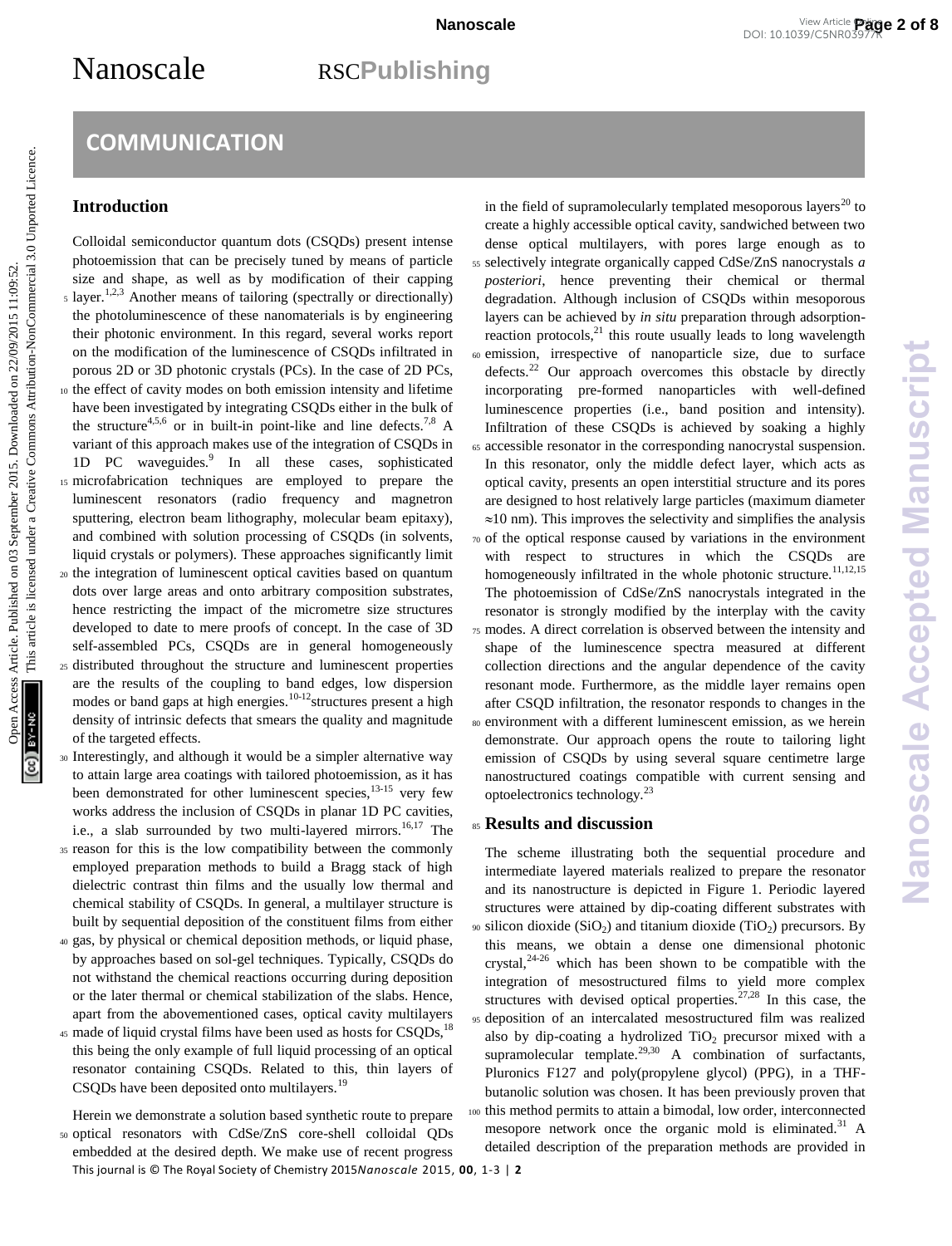**Page 3 of 8 Nanoscale** 

the experimental section. We chose this material to form the optical cavity because its reported pore network allowed us foreseeing a suitable diffusion of small particles through it. From the perspective of the optical design, other middle layer <sup>5</sup> compositions would also give rise to effects similar to those herein reported. Quantum dots were arbitrarily selected to emit in the middle of the visible range.



**Fig. 1** Scheme of the process to integrate CSQD in a mesoporous optical resonator. (a) initial multilayer structure, (b) deposition of a bimodal mesostructured films, (c) deposition of the upper multilayer, (d) template removal, and (e) colloidal quantum dot infiltration

Chemical element sensitive annular dark field (ADF) scanning transmission electron microscopy (STEM) and high resolution <sup>15</sup> TEM (HRTEM) images of the cross section of the multilayer made by sandwiching a mesostructured  $TiO<sub>2</sub>$  layer in between two 3-unit cell periodic dense  $SiO_2$ -Ti $O_2$  layers and a detail of the porous optical cavity are shown in Figures 2.a and 2.b, respectively. The contrast between the electronic density of both  $_{20}$  types of layers allows to clearly identify them as bright (TiO<sub>2</sub>) and dark (SiO<sub>2</sub>) fringes in Figure 2.a. Regarding their crystalline phase, X-ray diffraction (XRD) showed that  $SiO<sub>2</sub>$  layers were vitreous while  $TiO<sub>2</sub>$  ones presented anatase structure, with an average crystallite size of a few tens of nanometers. Both layers <sup>25</sup> present a very low porosity (near 3%), as environmental ellipsometric porosimetry (EEP) measurements demonstrate (Figure S1). Crystallization of the originally amorphous  $TiO<sub>2</sub>$ layer gives rise to a small amount of homogeneously distributed micro-cracks. The bimodal pore structure of the middle

- <sup>30</sup> mesostructured layer can be readily appreciated in Figure 2b. The effect of incorporating PEG and THF into the precursor solution is to produce large, interconnected mesopores (75 nm average diameter) with local ordering, while the smaller pores (15 nm average diameter) present longer range ordering. Most 35 importantly for the goal herein pursued, the interconnecting windows between pores present an average size of  $\approx 10$  nm, significantly larger than the size of the CSQDs employed, whose
- hydrodynamic diameter nominal value is 8.1 nm including the organic capping.(See supporting information, Figure S2) Details <sup>40</sup> of the EEP analysis and the actual sorption-desorption curves are
- provided in the experimental and the supporting information sections (Figure S3). Consistently, multilayers in which disordered mesostructured mid layers were built up showed no sharp peaks in the low-angle diffractograms, in agreement with
- <sup>45</sup> HRTEM images (Figure 2b). The thickness of such mid-layer could be precisely tuned in the range comprised between 50 nm and 150 nm varying either the concentration of the precursor or the substrate withdrawal speed.
- So-built mesostructured optical resonators were used as matrices <sup>50</sup> to incorporate luminescent particles from a liquid dispersion.
- This journal is © The Royal Society of Chemistry 2012*Nanoscale*, 2015, **00**, 1-3 | **3** Please notice that the integration of quantum dots *selectively*

within an optical cavity of the sort herein described cannot be performed during the deposition of the constituent films, since Qdots are not stable versus the thermal treatments usually needed <sup>55</sup> to endow mechanical robustness to the multilayer structure. An approach to incorporate quantum dots in photonic structures built by sol-gel was previously developed by Jasieniak et al.<sup>32</sup> In that case, an asymmetric optical resonator was completed using a silver mirror to prevent the thermal treatment of the sample once <sup>60</sup> the CSQDs were incorporated into an upper layer deposited onto a dense TiO<sub>2</sub>-SiO<sub>2</sub> Bragg mirror.



**Fig. 2** Cross sectional ADF STEM images of the (a) complete 13-layers optical resonator (b) ADF image of the porous layer sandwiched in the <sup>65</sup> middle of the optical structure with CSQD appearing as bright spots due to their high atomic number. (c) HRTEM image of one region of the porous layer. The arrows indicate regions, whose image Fourier transform is depicted in the inset, in which crystalline planes of a nanoparticle can be seen.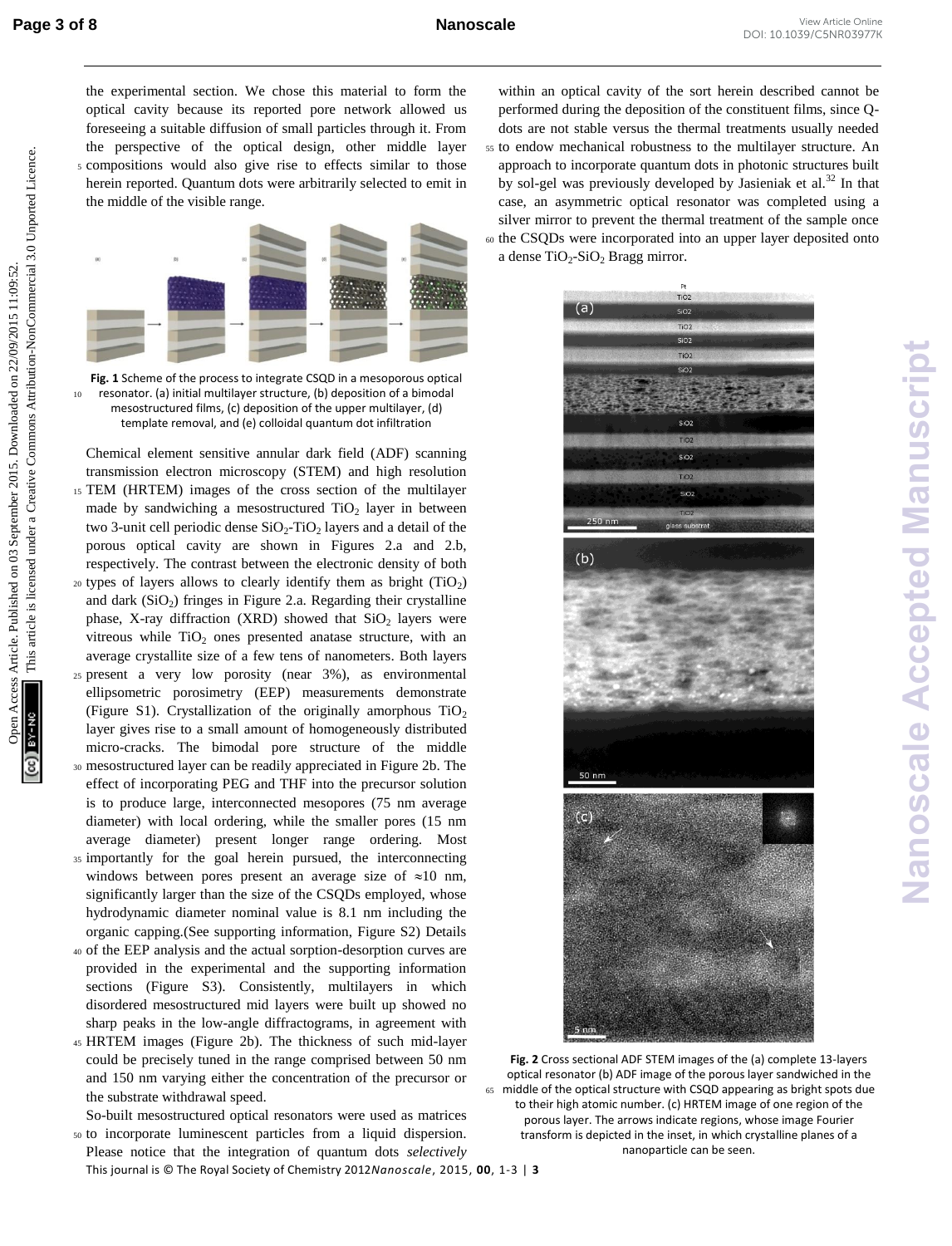In our case, we take advantage of the porosity of the resonator to infill the CSQDs after the multilayer is finalized. The thicknesses of the constituent films were chosen so that the spectral position of the optical resonance coincides with the emission band of the

- <sup>5</sup> CdSe/ZnS quantum dots used for this experiment. The luminescent nanocrystals were introduced within the mesopores of the middle layer by immersion. After soaking the bimodal pore size distribution resonators overnight in a suspension of said nanoparticles, we found consistent evidence by electron <sup>10</sup> microscopy and photoluminescence that diffusion and hence integration of CSQDs in the porous optical cavity has occurred. In Figure 2.b, the location of clusters of CSQDs within the
- mesostructured middle layer can be seen from the chemical contrast in the ADF STEM image. The HRTEM image in Figure <sup>15</sup> 2c reveals the crystalline structure of the CSQDs present in the pores. An EDX linescan performed over such particles within the mesostructured layer shows a clear cadmiun signal at the particles position (Figure S4).
- The loss of Se signal may be attributed to the TEM sample <sup>20</sup> preparation, which might cause oxidation or degradation of the delicate CSQDs. Nevertheless, TEM images prove that CSQD are inside the porous optical cavity layer .For the sake of comparison, we prepared mesostructured resonators using only F127 as macromolecular template and subjected them to the same <sup>25</sup> infiltration process. In that case, no trace of luminescence was detected from the resonators, which indicated that no luminescent particles were incorporated, in good agreement with the interconnecting window or neck size estimated from the corresponding EEP analysis, which reveals sizes of 8.6nm and <sup>30</sup> 4.6nm for pores and necks respectively. (Figure S5). So, even when pore sizes in the resonator prepared using only F127 in the precursor solution are large enough to host the CSQDs, pore necks are smaller than the average emitter size and thus infiltration is prevented. This dramatic effect has also been <sup>35</sup> observed in the adsorption of bulky enzymes in the whole pore volume of this type of films,  $33,34$  demonstrating one of the advantages of the use of co-templates towards larger mesopore systems with improved interconnectivity.
- Regarding the optical characterization of the resonator, both the
- <sup>40</sup> dense multilayers and the mesostructured middle layer were designed to yield an optical cavity mode at wavelengths matching the photoemission band of the CdSe/ZnS nanocrystals infiltrated in the structure, so the effect of the interplay between both phenomena could be studied. Reflectance maxima result from the
- <sup>45</sup> constructive interference of beams of light in a certain wavelength range reflected at the different interfaces existing between each pair of layers in a periodic structure. The position of this Bragg peak depends on the refractive indices and thicknesses of the layers. An intermediate layer of different
- <sup>50</sup> optical thickness breaks the symmetry of the system and is capable of hosting resonant modes, which can be recognized by the opening of a transmission window at photonic band gap frequencies. In this way, the whole structure behaves as an optical cavity, whose transmittance at normal incidence is plotted in
- <sup>55</sup> Figure 3. From the analysis of the transmittance peak at around  $\lambda = 540$  nm, we estimate a cavity quality factor of  $\lambda/\Delta\lambda \approx 30$ . Fitting of these spectra using a MATLAB code, $35$  allowed us estimating the thickness of each constituent layer, the unit cell of
	- **4** | *Nanoscale*, 2015, **00**, 1-3 This journal is © The Royal Society of Chemistry 2012

the dense Bragg mirror being composed of  $110\pm8$  nm thick  $SiO<sub>2</sub>$  $\omega$  and 58 $\pm$ 6 nm thick TiO<sub>2</sub> layers. The mesostructured middle layer has a thickness of  $180\pm15$  nm and an average refractive index of  $n=1.70$  in the visible range. The wavelength dependent refractive index and extinction coefficient curves employed for this fitting are provided as supporting information (Figure S7). We use this <sup>65</sup> data to calculate the spatial distribution of the squared magnitude of the electric field within the stack when a plane wave impinges in an arbitrary direction onto the multilayer. In Figure 3b we plot the particular  $|E|^2$  attained for normal incidence. Different optical resonances can be identified as bright spots within the multilayer. <sup>70</sup> Specifically, field intensity reinforcement is observed at spatial and spectral positions coincident with the photonic band gap edges (approximately at  $\lambda=435$  nm and  $\lambda=665$  nm) and the optical cavity mode (ca.  $\lambda$ =540 nm).



<sup>75</sup> **Fig. 3** (a) Experimental (black solid line) and theoretical (gray solid line) transmittance of the porous optical resonator. (b) Calculated spatial (vertical axis) and spectral (horizontal axis) distribution of the normalized electric field intensity enhancement  $(|E|^2/|E_0|^2)$  along a cross section of the mesoporous optical resonator. Calculations were carried out

<sup>80</sup> considering the multilayer parameters extracted from the fittings to the transmittance measurement. Horizontal dashed lines are guides to the eye to delimit the interfaces between layers in the optical resonator. The bottom of the images is the incoming medium (air) and the top, is the glass side. Incidence is 0 degrees.

<sup>85</sup> Photoluminescence (PL) spectra were collected at different exit angles from the CSQD loaded optical resonator using an excitation wavelength of 370 nm, which falls outside the spectral range for which resonant modes are expected, impinging along a fixed incident direction. It should be noted that similar PL spectra <sup>90</sup> were taken from spots located at different positions on the resonator surface, including the central part of the film, hence further confirming that the density of CSQDs within the porous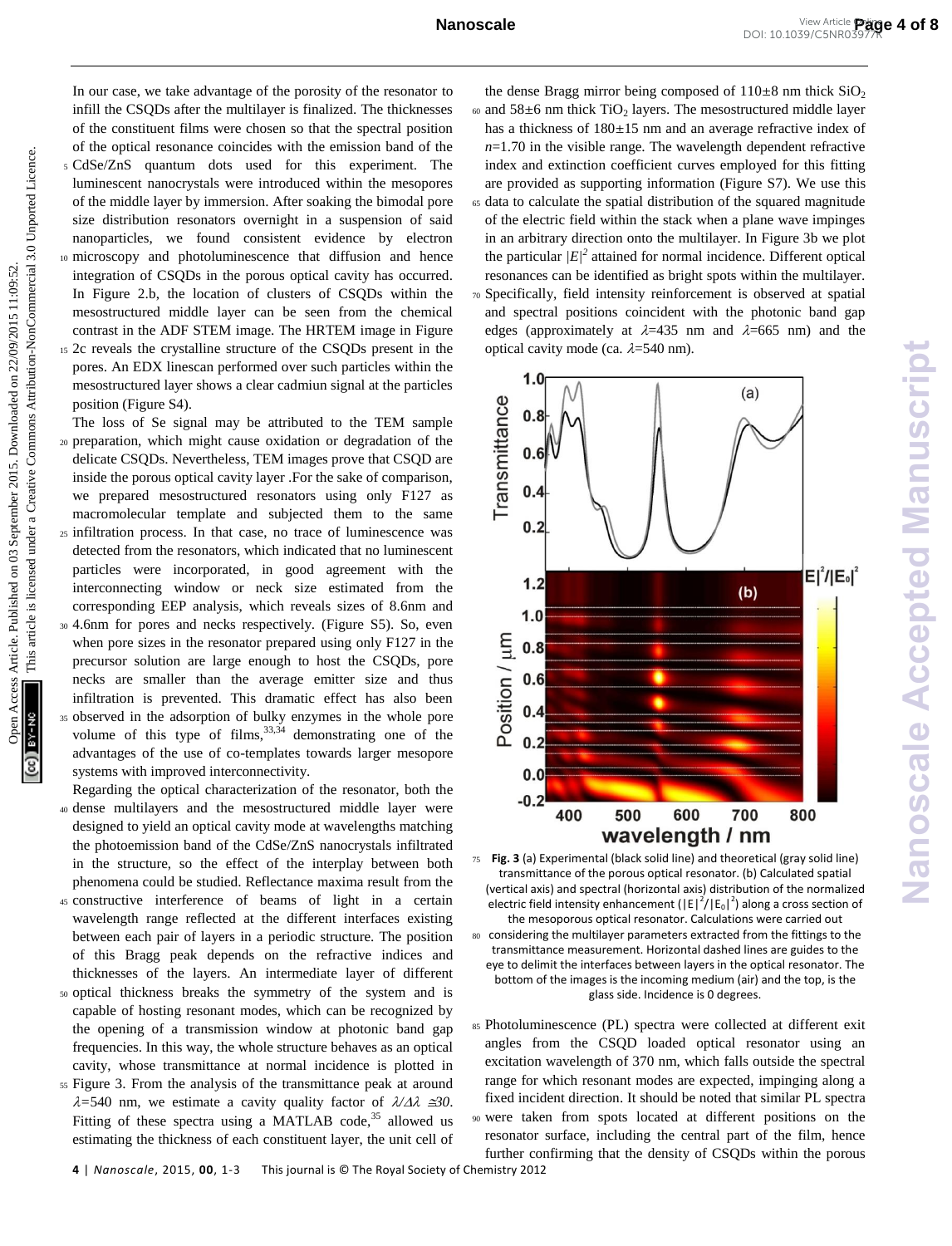optical cavity is homogeneous as a result of the good lateral diffusion of the particles throughout the middle layer. On the grounds of Lorenz reciprocity principle,  $36,37$  the PL radiated from an emitter within the multilayer is expected to be enhanced along <sup>5</sup> those directions and wavelengths for which a plane wave hypothetically traveling from the detector to the source would show a high field intensity at the position where the emitter is located. Analogously, the emission will be depleted at those wavelength ranges and along those extraction directions for <sup>10</sup> which the corresponding field distribution display a dark region where the emitter is located.



**Fig. 4** (a) Experimental ballistic transmittance spectra of the porous resonator collected at different angles. Measurements were obtained each 2 degrees. Color map picture is built interpolating two consecutive measurements. (b) Luminescence spectra of the porous optical structure collected at 0 (black line),15 (red line) ,20 (blue line), 25 (green line) and 30 (brown line) degrees. Luminescence at 20 degrees obtained for a reference sample is plotted in dashed line. (c) Spectral enhancement of <sup>20</sup> the luminescence at different angles (color code is the same described in Figure 4b)

These effects are actually observed in our measurements and are displayed in Figure 4. In Figure 4a we plot the experimental transmittance of a CSQD loaded resonator *versus* angle of

<sup>25</sup> incidence with respect to the multilayer surface normal. As wavelengths at which hot spots appear in the field distribution pattern coincide with those of transmission maxima at each specific angle, PL enhancement is expected to blue-shift with the

This journal is © The Royal Society of Chemistry 2012*Nanoscale*, 2015, **00**, 1-3 | **5**

angle of collection with respect to surface normal, just like the <sup>30</sup> cavity mode does in Figure 4a. Figures 4b shows the actual PL spectra at different angles of collection and the ratio between the PL of the resonator and that of an unstructured reference sample, respectively. This consists of a CSQD embedded mesostructured film, similar to that sandwiched between the two multilayers in <sup>35</sup> the resonator, deposited on a glass substrate.

Emission reinforcement and depletion spectral regions match bright and dark regions in the transmittance plot of Figure 4a, as expected. For the sake of comparison, the emission of the CSQDs from the isolated mesostructured thin film (dashed line in Figure

- <sup>40</sup> 4.b) remains approximately constant with the collection angle (Figure S6 in the supporting information). At the same time, PL quantum yield (ratio between the total number of emitted and absorbed photons) of the resonator embedded with CSQDs do not show any significant difference with that of the bare nanocrystals.
- <sup>45</sup> This behaviour is the one expected for a planar structure for which no lateral confinement has been built up and hence for which no significant modifications of the Purcell factor are expected. In this case, channelling of emitted light along those directions for which there are more available modes does not
- <sup>50</sup> imply that the intensity of emitted light integrated over all possible directions is larger. Please notice that the reciprocity principle can only provide a qualitative description of the PL enhancement and depletion phenomena observed, and that, in order to fully describe the effect of the inclusion of the CSQDs <sup>55</sup> within the optical cavity on their emission properties, a detailed calculation of the local density of states at each spot from which emission takes place would be required. $38$  In this regard, as the LDOS is expected to have a non-constant spectral ad spatial profile within the resonator, the recorded PL spectra are <sup>60</sup> inhomogeneous since they are the result of collecting light emitted from spots with different photonic environment.



**Fig. 5** Luminescence spectra of the porous optical structure collected at 0 degrees without (black line) and with (red line) ethanol infiltrated in the structure

<sup>65</sup> Finally, we confirmed that the responsive character of the porous structure against changes in the environment was maintained after QD infiltration, revealing that the void network remained open and accessible. In Figure 5 we plot the photoluminescence spectra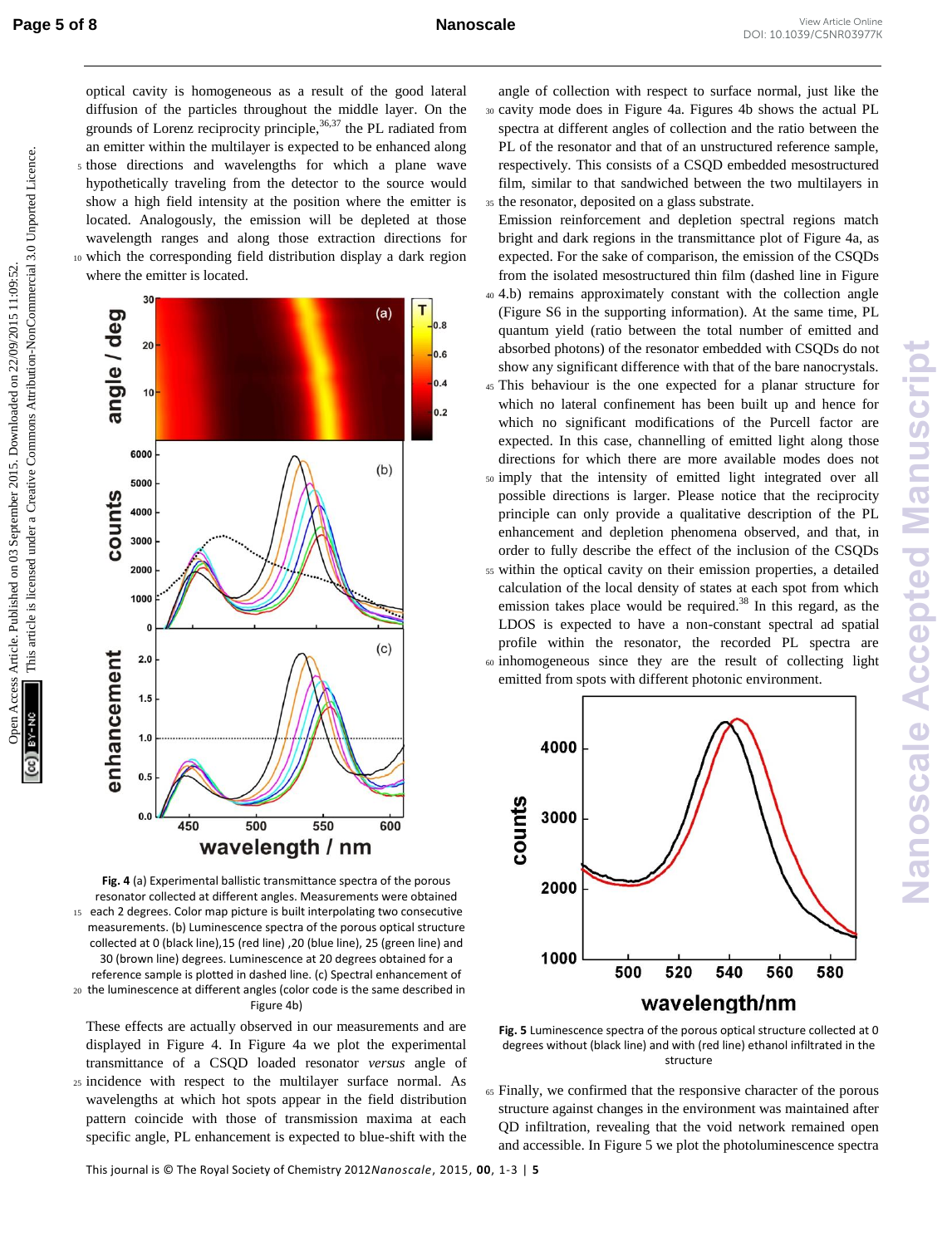of the CSQD embedded optical resonator when exposed to liquid ethanol (red line). The 6 nm red-shift observed in the emission peak position is the result of the interplay with the spectral shift in the resonant wavelength of the optical cavity, which is in turn <sup>5</sup> due to the increase of the refractive index of the middle layer upon filling with the ethanol flowing from the lateral sides of the

#### **Experimental Section**

film.

<sup>10</sup> **Preparation of the porous mesostructured optical resonators**. In order to prepare porous optical resonators, first a periodic structure made of alternate layers of  $TiO<sub>2</sub>$  and  $SiO<sub>2</sub>$  was deposited by dip-coating from sol-gel precursor suspensions. Then, this initial structure was coated with a mesostructured layer by dip-<sup>15</sup> coating a supramolecularly templated precursor dispersion. Finally, a second periodic structure was grown onto the mesoporous layer.

#### **Synthesis and deposition of dense TiO<sup>2</sup> and SiO<sup>2</sup> layers**

 $20$  TiO<sub>2</sub> and SiO<sub>2</sub> sols were prepared after procedures reported elsewhere.<sup>[24,](#page-1-2)[25](#page-1-3)</sup> Glass slides cleaned with a  $HNO<sub>3</sub>$  solution (5%) and rinsed with water and ethanol were used. For the synthesis of the  $SiO<sub>2</sub>$  sol, we used 4.5 ml of tetraethylorthosilicate (TEOS, Merck) and 34 ml of absolute ethanol (EtOH). After some <sup>25</sup> minutes under vigorous stirring, 1.72 ml of H2O and 0.08 ml of HCl 0.05N were added. To prepare the TiO2 sol, 2.5 ml of titanium isopropoxide (TIPT, 97%, Aldrich), 0.156 ml of HNO<sub>3</sub> (1M), 78  $\mu$ l of H<sub>2</sub>O and 25 ml of isopropyl alcohol (iPrOH, Aldrich) were mixed. The dip-coater employed to deposit the <sup>30</sup> multilayer from these precursors was a HWTL-01-A, from MTI Corporation. The withdrawal speed of the substrates, from the suspension it was immersed in, was varied between 0.5 and 2 mm/s. This permitted us to obtain thicknesses in the range between 50 nm and 200 nm. Stabilization temperature was fixed <sup>35</sup> at 300ºC for 1h, and each layer in the stack was subjected to this treatment before a new one was deposited on top of it. Nanoscale<br>
of the CSU/retelation of the same since speed to the control of the control of the car of the same of the car of the same of the car of the same of the same of the same of the same of the same of the same of th

#### **Synthesis and deposition of mesoporous layers**

- The porous layer precursor sol was synthesized using a novel <sup>40</sup> recipe that allows to obtain bigger pore size using a low-cost polymer. A quantity of 12.6 grams of a  $TiCl<sub>4</sub>:BuOH$  solution (molar ratio Ti/BuOH= 1:40) was used to dissolve 0.28 g of F127. After 10 minutes of vigorous mixing, 0.72g of H2O were added and then 0.24 g of polypropylene glycol 4000 (Alfa Aesar
- <sup>45</sup> GMBH&Co KG) was incorporated to the sol. Finally, 4 ml of tetrahidrofuran (THF) is mixed with the sol during 30 minutes. This precursor suspension was dip-coated onto the first dense multilayer, preserved at 50% relative humidity during 24h and then sequentially heated at 60ºC (12h), 120ºC (12h) and 200ºC
- <sup>50</sup> (2h). Once the mesostructure was stabilized, the second multilayer was deposited onto it following a similar method than the one employed to prepare the first one. The whole structure was thermally treated at 350ºC for 1h (ramp 1ºC/min) to remove the supramolecular compound used as template.
- **6** | *Nanoscale*, 2015, **00**, 1-3 This journal is © The Royal Society of Chemistry 2012 <sup>55</sup> Porous mesostructured resonators were soaked in a toluene solution of CdSe/ZnS quantum dots (LumidotTM480, Aldrich) during 24 hours. After that, the samples were rinsed with fresh

toluene to eliminate excess of quantum-dots. Monolayers of same thickness as the middle layer used to build the optical cavity and

<sup>60</sup> possessing a similar porous mesostructure were treated in the same way in order to obtain a luminescent film whose emission can be compared to that of the resonator.

#### **Structural characterization**

- <sup>65</sup> Pore and neck size of individual films were characterized through environmental ellipsometric porosimetry (EEP). A SOPRA GES5A apparatus was used to attain water adsorption-desorption isotherms at 298 K by EEP. From the fitting of the ellipsometric parameters in the visible range (400-800 nm) we estimated film <sup>70</sup> thickness and refractive index (real part). The film refractive index was described according to a modified Cauchy equation. The WinElli 2 software (SopraInc) is employed to convert variations of n with P/Pº into filled pore volume. Kelvin equation is used to extract pore and neck size distributions.<sup>[29](#page-1-4)</sup>
- <sup>75</sup> For TEM analysis, a Lamella was cut with a FEI Helios Nanolab 400s with a subsequent milling in a Fischione Nanomill to remove destroyed surface layers. TEM and STEM experiments were conducted at FEI Tecnai F20 (ER-C) operated at 200 kV.

#### <sup>80</sup> **Analysis of the optical properties and their environmental dependence.**

Transmittance spectra were obtained using an UV-VIS scanning spectrophotometer (UV-2101PC, Shimadzu). Transmission angle measurements were acquired supporting the sample onto a <sup>85</sup> rotating stage (part number M55-028, Edmund Optics). Excitation and emission spectra were collected using a spectrofluorometer (Fluorolog-3, Horiba JobinYvon) with a Xe450 W lamp source. PL experiments were made collecting light in front face configuration with a fixed angle of 22.5º <sup>90</sup> between the entrance and the exit slits. Sample was placed in the

- same rotating stage described above to obtain the emission at different angles. Ethanol-soaking experiments were made by placing a drop of ethanol onto the sample and pressing it gently with a cover slide to force infiltration.
- <sup>95</sup> Samples were constructed on a 75 mm x 25 mm low fluorescence glass. Metal oxide precursors liquid dispersions used to fabricate dense and porous layers cover an 80% of that area. Then samples were cut in three equal parts (regions near to the borders of the glass were discarded) and immersed in q-dots toluene <sup>100</sup> dispersions. Final size of the samples is 15mm x 15mm. In all the cases, different series of photoluminescence measurements were taken from the side to the center of the sample to probe the degree of penetration of the SCQDs throughout the middle porous layer. We find that luminescence is not dependent of the <sup>105</sup> region of the sample measured, thus proving the homogeneous lateral infiltration of the resonator.

#### **Conclusions**

We have demonstrated a synthetic route to selectively integrate colloidal semiconductor quantum dots in a porous optical cavity <sup>110</sup> surrounded by dense photonics crystals. This is, to the best of our knowledge, the first time that precise spatial confinement of colloidal quantum dots in a resonator is achieved, as their incorporation in this configuration has been prevented before due to the low chemical and thermal stability of the organically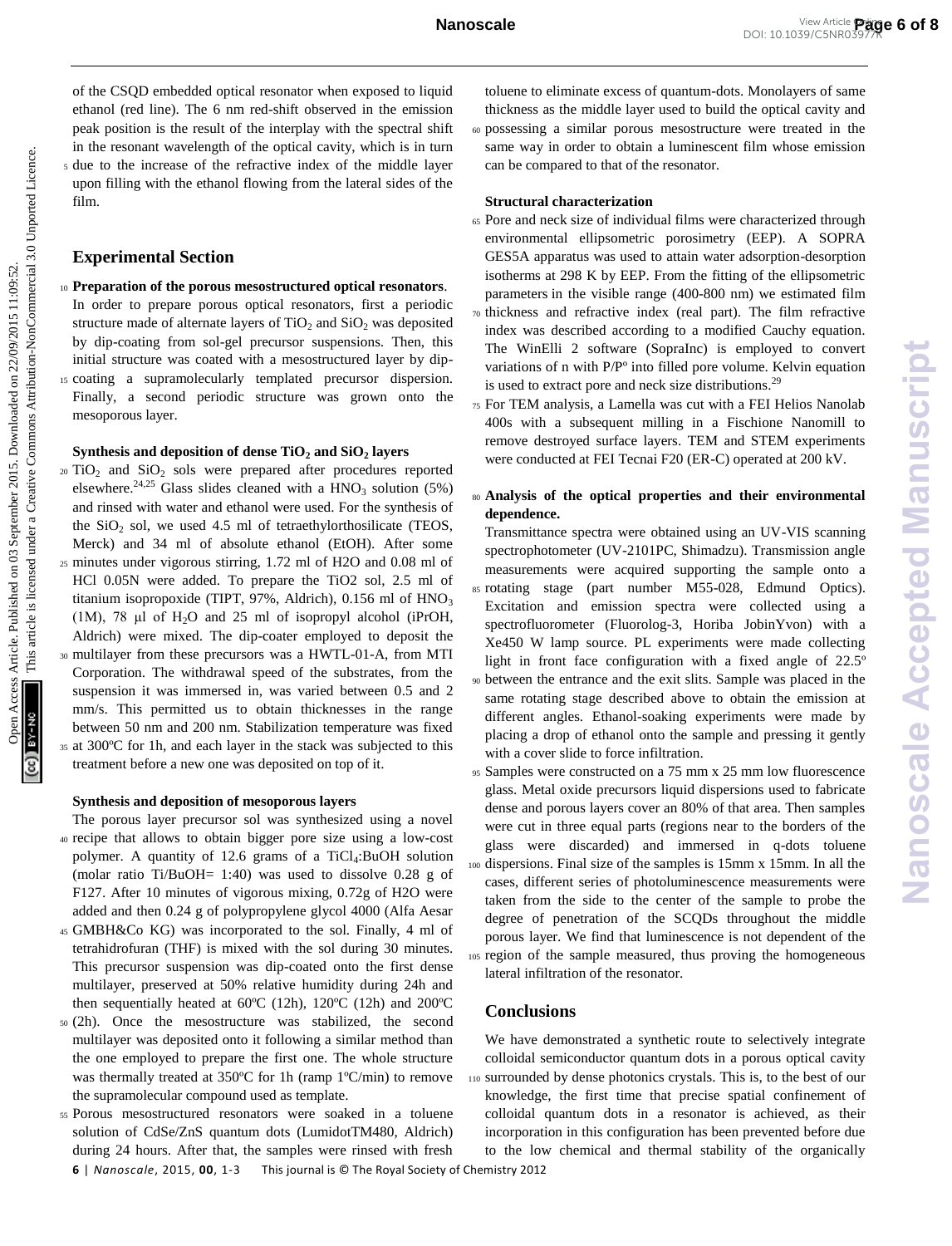capped nanocrystals. In order to do so, the mesostructure of the resonator was carefully devised to permit the efficient lateral infiltration of the nanocrystals by soaking. We demonstrate that the photoemission spectrum of the confined quantum dots is <sup>5</sup> determined by the cavity resonance, which opens the door to

precise tailoring of the optical properties of this type of nanocrystals by confinement in porous matrices in which optical resonances are built up. We foresee our work may ease the integration of colloidal semiconductor quantum dots into new <sup>10</sup> light emitting coatings with improved spectral and directional properties.

### **Acknowledgements**

- The research leading to these results has received funding from <sup>15</sup> the European Research Council under the European Union's Seventh Framework Programme (FP7/2007-2013)/ERC grant agreement n° 307081 (POLIGHT), the EU 7FP (project Al-NanoFunc CT-REGPOT-2011-1-285895), the Spanish Ministry of Economy and Competitiveness under grant MAT2014-54852- **Page 7 of 8**<br>
surprefixed to the surprefixed of the surpression of the surpression of the surpression of the surpression of the surpression of the surpression of the surpression of the surpression of the surpression of t
	- <sup>20</sup> R, ANPCyT (PICT 2087) and CONICET (PIP grant 11220100100186). TEM work was conducted under the ER-C project A-097 at the Ernst Ruska-Centre of Forschungszentrum Jülich. We acknowledge Doris Meertens for the preparation of the FIB-Lamella.

### **Notes and references**

25

- *a* Instituto de Ciencia de Materiales de Sevilla, Consejo Superior de Investigaciones Científicas-Universidad de Sevilla, Américo Vespucio 49, 41092 Sevilla, Spain
- <sup>30</sup> Institute of Energy and Climate Research: Fundamental Electrochemistry (IEK-9), Forschungszentrum Jülich GmbH, D-52425 Jülich, Germany Address here.
- *c* . Ernst Ruska-Centre for Microscopy and Spectroscopy with Electrons, Forschungszentrum Jülich GmbH, D-52425 Jülich, <sup>35</sup> Germany
- *d* . Gerencia Química Centro Atómico Constituyentes, Comisión Nacional de Energía Atómica, Av. Gral Paz 1499 (B1650KNA) San Martín, Buenos Aires, Argentina
- <sup>40</sup> † Footnotes should appear here. These might include comments relevant to but not central to the matter under discussion, limited experimental and spectral data, and crystallographic data.

Electronic Supplementary Information (ESI) available: [details of any supplementary information available should be included here]. See <sup>45</sup> DOI: 10.1039/b000000x/

- 1 L. S. Li, J. T. Hu, W. D. Yang and A.P. Alivisatos, *Nano Letters*, 2001, **1**, 349; X. G. Peng, L. Manna, L., W. D.Yang, J. Wickham, E. Scher, A. Kadavanich and A.P. Alivisatos, *Nature,* 2000, **404**, 59.
- 2 D.E. Gómez, J. Van Embden, J. Jasieniak, T.A. Smith and P, Mulvaney, *Small*, 2006, **2**, 204
- 3 W. Schaertl, *Nanoscale*, 2010, **2**, 484.
- 4 N. Ganesh, W. Zhang, P.C. Mathias, E. Chow, J.A.M.T. Soares, V. Malyarchuk, A.D. Smith and B.T. Cunningham, *Nat. Nanotechnol*., 2007, **2**, 515.
- 5 I. Fushman, D. Englund, J. Vučković. *App. Phys. Lett.* 2005, **87**, 241102
- 6 A Qualtieri, F Pisanello, M Grande, T Stomeo, L Martiradonna, G Epifani, A Fiore, A Passaseo, M De Vittorio *Microelectron. Eng.*, 2010, **87**, 1435
- 7 S. Noda and M.Fujita, T. Asano, *Nat. Photon*, 2007, **1**, 449
- 8 D. Englund, D. Fattal, E. Waks, G. Solomon, B. Zhang, T. Nakaoka, Y. Arakawa, Y. Yamamoto and J. Vučković, *Phys. Rev. Lett*, 2005, **95**, 013904
- 9 S. Gupta, E. Waks, *Opt. Ex.* 2013, **21**, 29612.
- 10 P. D. García, A. Blanco, A. Shavel, N. Gaponik, A. Eychmüller, B. Rodríguez, L. Liz and C. López, *Adv. Mater*., 2006, **18**, 2768.
- 11 P. Lodahl, A.F. van Driel, I.S. Nikolaev, A. Irman, K. Overgaag, D. Vanmaekelbergh and W.L. Vos, *Nature*, 2004, **430**, 654
- 12 Y. A. Vlasov, N. Yao and D. J. Norris, *Adv. Mater*. 1999, **11**, 165
- 13 G. Björk, S. Machida, Y. Yamamoto and K. Igeta, *Phys. Rev. A*, 1991, **1**, 669-681.
- 14 F. Koyama, *J. Lightwave Technol,.* 2006, **24**, 4502-4513.
- 15 F. Scotognella, D. P. Puzzo, A. Monguzzi, D. S. Wiersma, D. Maschke, R. Tubino and G. A. Ozin, *Small*, 2009, **18**, 2048.
- 16 M. Kahl, T. Thomay, V. Kohnle, K. Beha, J. Merlein, M. Hagner, A. Halm, J. Ziegler, T. Nann, Y. Fedutik, U. Woggon, M. Artemyev, F. Pérez-Willard, A. Leitenstorfer, R. Bratschitsch, *Nano Lett.* 2007, **7**, 2897
- 17 C. B. Poitras, M. Lipson, H. Du, M. A. Hahn, T. D. Krauss, *Appl. Phys. Lett.* 2003, **82**, 4032.
- 18 A. L. Rodarte, C. Gray, L. S. Hirst and S. Ghosh, *Phys. Rev. B*, 2012, **85**, 035430.
- 19 A. Antonello, M. Guglielmi, V. Bello, G. Mattei, A. Chiasera, M. Ferrari and A. Martucci, *J. Phys. Chem. C*, 2010, **114**, 18423
- 20 H.-T Chen, T. A. Crosby, M.-H., Park, S., Nagarajan, V. M. Rotello and J. J. Watkins, *J. Mater. Chem.,* 2009, **19**, 70.
- 21 A. Fischereder, M. L. Martinez-Ricci, A. Wolosiuk, W. Haas, F. Hofer, G. Trimmel and G. J. A. A. Soler-Illia, *Chem. Mater.*, 2012, **24**, 1837.
- 22 S. Besson, T. Gacoin, C. Ricolleau, C. Jacquiod and J.-P. Boilot, *Nano Lett.*, 2002, **2**, 409.
- 23 M. Zavelani-Rossi, M.G. Lupo, R. Krahne, L. Manna, G. Lanzani, *Nanoscale* 2010, 2, 931.
- 24 Yoldas, B.E. *J. Mater. Sci*., 1986, **21**, 1087.
- 25 K. A. Cerqua, J. E. Hayden and W. C. LaCourse, *J. Non-Cryst. Solids*, 1988, **100**, 471.
- 26 R. M. Almeida and S. Portal, Curr. Opin. *Solid State Mater. Sci*. 2003, **7**, 151.
- 27 N. Hidalgo and M.E. Calvo, H. Míguez, *Small,* 2009, **5**, 2309.
- 28 N. Hidalgo, M.E. Calvo, M.G. Bellino, G.J.A.A. Soler-Illia and H. Míguez, *Adv. Func. Mater.*, 2011, **21**, 2534.